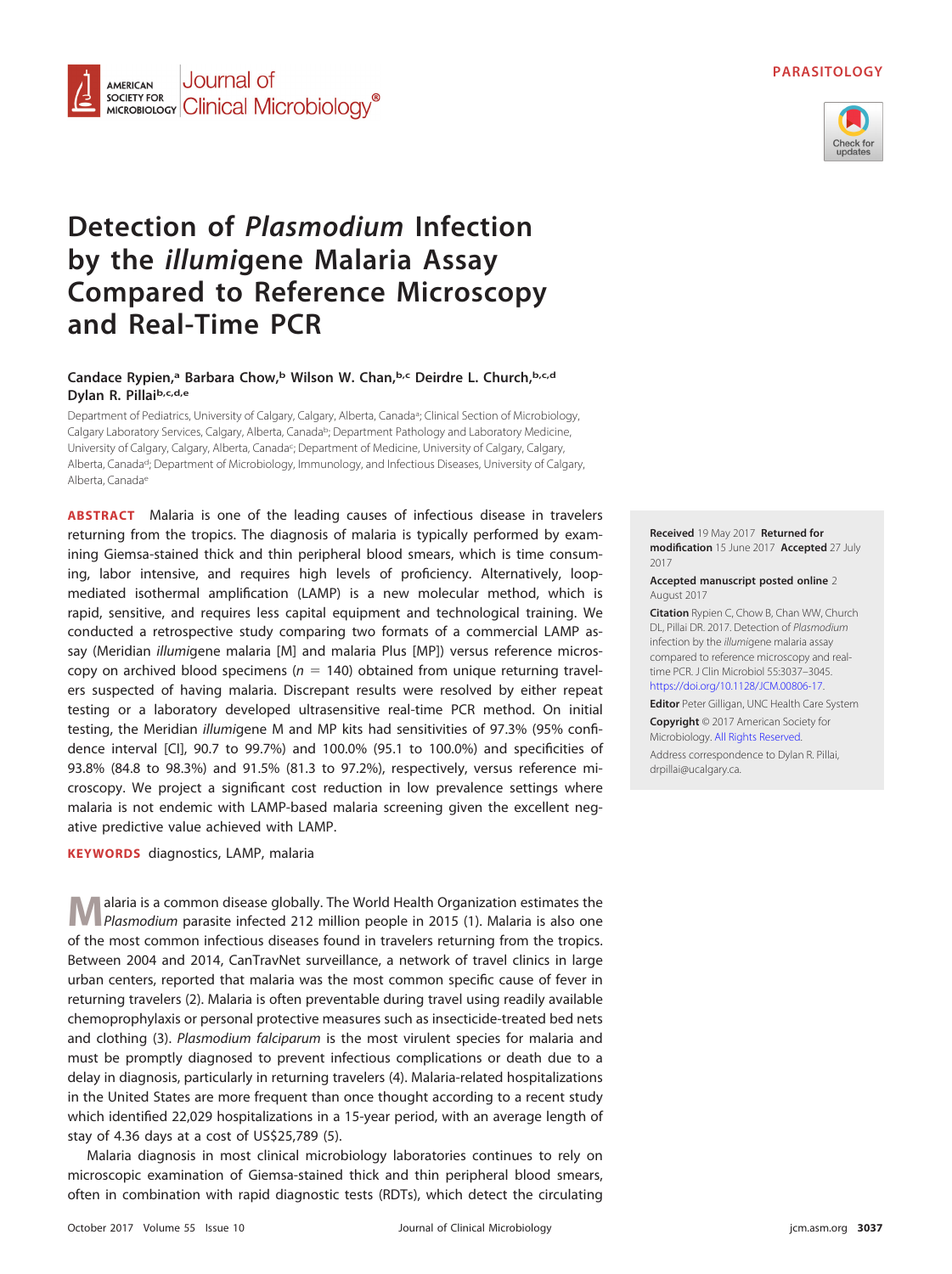parasite antigen. However, this method is time consuming, labor intensive, and challenging in areas where malaria is not endemic, as it requires continuous proficiency training where positivity rates are low. Microscopy may also miss malaria infections with low peripheral blood parasitemia levels (such as asymptomatic cases and those involving pregnancy or cerebral malaria), as it cannot reliably detect parasite densities  $<$ 100 parasites/ $\mu$ l depending on the technologist's experience, which is often limited in areas where malaria is not endemic [\(6,](#page-7-5) [7\)](#page-7-6). In fact, a four-year retrospective study in our region demonstrated that microscopy is only able to detect 90.4% (150/166) of high-risk P. falciparum cases compared with that of quantitative PCR (qPCR) [\(8\)](#page-7-7). Numerous studies have demonstrated that molecular testing using PCR has increased the analytical sensitivity compared with that of microscopy [\(9](#page-7-8)[–](#page-7-9)[12\)](#page-8-0). The limit of detection (LOD) of PCR is lower than that of microscopy, and can detect at or below 1 parasite/ $\mu$ l depending on the specific molecular approach used (e.g., nested PCR or real-time PCR) [\(11\)](#page-7-9). Both microscopy and molecular testing are time consuming and challenging to perform in smaller diagnostic laboratories or as near-patient tests. RDTs rely on antigen detection from a drop of blood and are easy to perform. However, RDTs lack analytical sensitivity with limits of detection higher than 100 parasites/ $\mu$ l, resulting in low sensitivities reported especially for non-falciparum Plasmodium species [\(12\)](#page-8-0). Molecular-based isothermal tests for field diagnosis of malaria have recently been well studied in resourcelimited settings with acceptable clinical results [\(12](#page-8-0)[–](#page-8-1)[24\)](#page-8-2).

Loop-mediated isothermal amplification (LAMP) is a one-step amplification technique requiring specialized primers, which utilize self-recurring strand displacement to amplify DNA at a single temperature parameter [\(25\)](#page-8-3). Sensitivity and specificity are dependent on primer development, species, sample type, target gene choice (e.g., mitochondrial DNA or ribosomal DNA), extraction methods (RNA, DNA, or both), and blood source (filter paper blood dots or whole blood). Reported analytical sensitivities vary from study to study but typically are at 1 parasite per  $\mu$ l or less [\(22,](#page-8-4) [26](#page-8-5)[–](#page-8-6)[33\)](#page-8-7). Limits of detection of 0.3 to 2 parasites/ $\mu$ l for P. falciparum and 0.1 for P. vivax  $\mu$ l have been reported, although the manufacturer's product insert reports even lower limits of detection (see Materials and Methods) [\(34\)](#page-8-8). The commercially available illumigene malaria LAMP assay (Meridian Bioscience) was tested in Senegal, coupled with molecular confirmation in a reference laboratory in the United States, and yielded promising results in terms of assay performance, ease of use, reagent stability, and simplified extraction technology [\(7\)](#page-7-6). However, no data have yet been published on the performance of the *illumi*gene malaria test in a large clinical laboratory in a setting where malaria is not endemic. Moreover, no information exists on how LAMP technology would be most efficiently used within current diagnostic malaria algorithms in settings where malaria is not endemic or on the potential impact on turnaround time, cost, and feasibility in a 24-h 7-day laboratory service. The illumigene malaria LAMP assay has the potential to allow for more sensitive detection of Plasmodium parasites, with a rapid turnaround time, with decreased capital investment, and without requiring molecular specialist expertise.

This study retrospectively assessed collected Plasmodium samples ( $n = 140$ ) from returning travelers between 2003 and 2014 using the illumigene malaria LAMP method and compared the results with those from reference microscopy. Results that were initially discrepant were resolved by an in-house validated real-time PCR [\(9\)](#page-7-8). A revised, cost-effective alternative diagnostic algorithm is proposed based on our finding that incorporates the routine use of LAMP to provide more-sensitive screening of possible malaria cases than current rapid methods provide.

## **RESULTS**

**Initial detection of malaria using routine microscopy versus LAMP.** A total of 140 patient blood samples were studied using both LAMP methods [\(Table 1\)](#page-2-0). The performance of routine microscopy versus the M/MP LAMP assays is shown in [Table 2.](#page-2-1) Thick and thin microscopy was performed on all 140 blood samples, and 76 (54%) of the samples were positive for Plasmodium parasites in asexual stages. P. falciparum was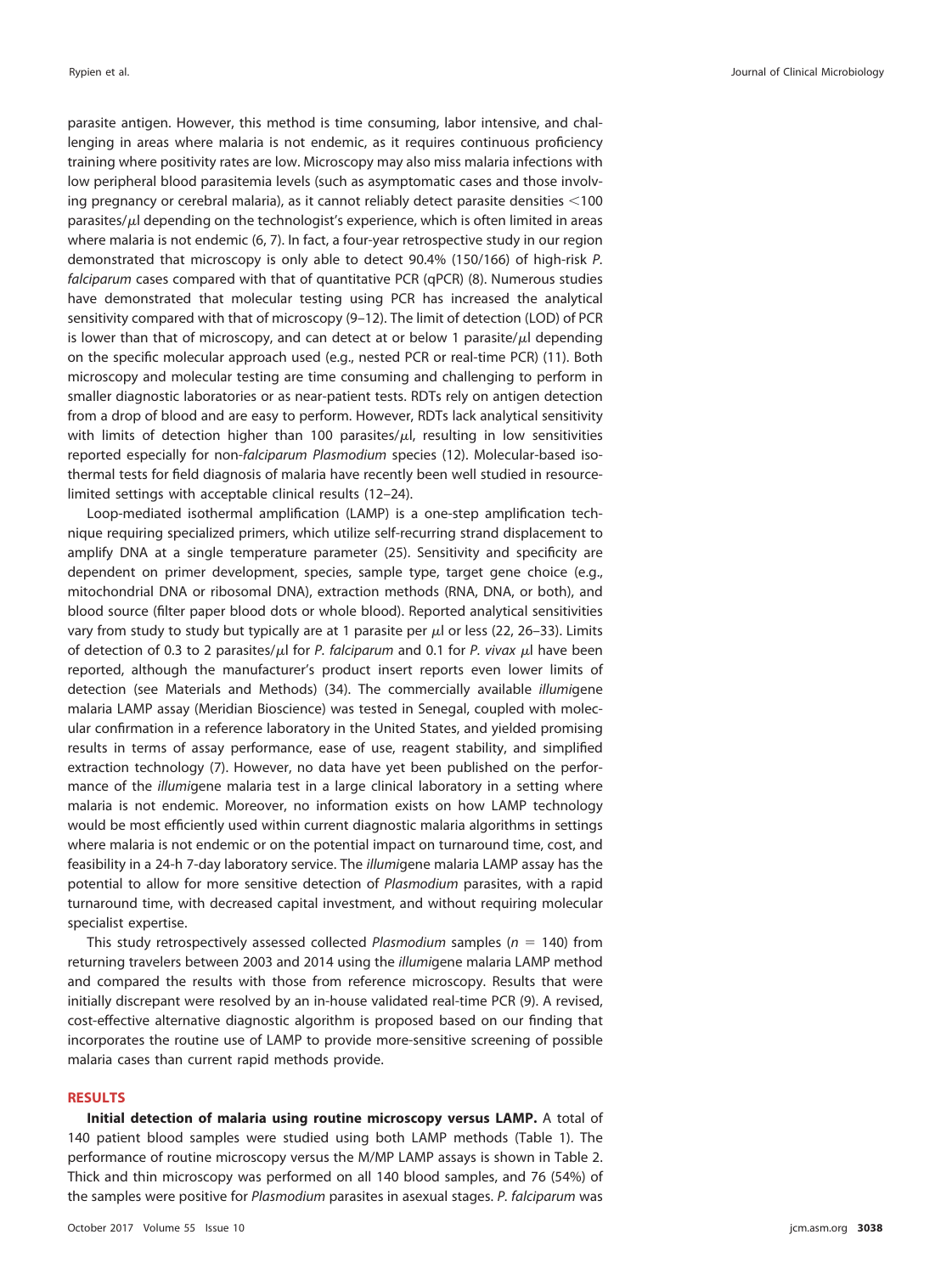|                      | No. of samples |                                     |          |          |                             |             |                 |              |  |  |  |
|----------------------|----------------|-------------------------------------|----------|----------|-----------------------------|-------------|-----------------|--------------|--|--|--|
| <b>Result</b>        | P. falciparum  | P. falciparum/<br>P. malariae mixed | P. vivax | P. ovale | P. vivax/<br>P. ovale mixed | P. malariae | <b>Negative</b> | <b>Total</b> |  |  |  |
| Positive<br>Negative | 38             |                                     | 25       | 8        |                             |             | 64              | 76<br>64     |  |  |  |
| Total                | 38             |                                     | 25       | 8        |                             |             | 64              | 140          |  |  |  |

<span id="page-2-0"></span>

the most common species and occurred as a monoinfection in 38 (27%) of the samples. Monoinfections with P. vivax, P. ovale, and P. malariae also occurred in 25 (18%), 8 (6%), and in 1 (1%), respectively. Four samples had dual mixed infections: 2 with P. falciparum and P. malariae and 2 other samples with P. vivax and P. ovale. Compared with that of microscopy, the M kit had a sensitivity of 97.3% (95% confidence interval [CI], 90.7 to 99.7%) and a specificity of 93.8% (84.8 to 98.3%). The MP kit compared with reference microscopy had a sensitivity of 100.0% (95.1 to 100.0%) and a specificity of 91.5% (81.3 to 97.2%). There was no significant difference between the initial performance of the M and MP assays, suggesting that DNA sample extraction was equivalent for both kit methods.

**Resolution of discrepant results with** *illumi***gene M kit.** There were 6 discrepancies between the M kit and microscopy [\(Table 3\)](#page-3-0). Of these, 2 occurrences were detected with microscopy alone and 4 cases were detected with the M kit only. Both of the false-negative M kit results were positive on repeat testing. Of the 4 samples that were positive by the M kit and negative by microscopy, 3 were positive by qPCR, suggesting they were true-positive results. The remaining specimen was negative with repeat testing.

**Resolution of discrepant results with** *illumi***gene MP kits.** There were 4 discrepancies between the results of the MP kit and microscopy, all due to false positives [\(Table 4\)](#page-3-1). Of the 5 that were falsely positive, qPCR confirmed two were actually positive. Two of the falsely positive tests were negative on repeat testing, in line with the microscopy result, and one remained falsely positive due to insufficient sample volume to repeat the test.

**Resolution of invalid results.** Of note, there were 8/140 (5.7%) occurrences where the MP kit results were considered "invalid" by the instrument and  $1/140$  (<0.01%) invalid results on the M kit. When repeated from freshly thawed new aliquots as per the product insert, 7 were resolved with successful runs, while 1 sample remained invalid in each kit. An invalid result is where the reaction is completed and the final result is

<span id="page-2-1"></span>

|  |  | TABLE 2 Performance of the <i>illumigene</i> malaria M and MP kits |  |  |  |  |  |  |  |  |
|--|--|--------------------------------------------------------------------|--|--|--|--|--|--|--|--|
|--|--|--------------------------------------------------------------------|--|--|--|--|--|--|--|--|

|                                                     | <i>illumi</i> gene malaria kit |                      |
|-----------------------------------------------------|--------------------------------|----------------------|
| Result <sup>a</sup>                                 | M                              | <b>MP</b>            |
| True positive $(n)$                                 | 73                             | 73                   |
| False positive $(n)$                                | 4                              | 5                    |
| False negative (n)                                  | $\overline{2}$                 | 0                    |
| True negative $(n)$                                 | 60                             | 54                   |
| Invalid result <sup>b</sup> $(n)$                   | 1                              | 8                    |
| Total <sup><math>\epsilon</math></sup> ( <i>n</i> ) | 139                            | 132                  |
| Sensitivity (% [95% CI])                            | 97.3 (90.7–99.7)               | $100.0$ (95.1-100.0) |
| Specificity (% [95% CI])                            | 93.8 (84.8-98.3)               | 91.5 (81.3-97.2)     |
| Negative predictive value <sup>d</sup> (%)          | 99.8                           | 100                  |
| Positive predictive value <sup>d</sup> (%)          | 45.2                           | 38.2                 |
| Invalid rate $(\%)$                                 | < 0.01                         | 5.7                  |

aResults were compared with those from reference microscopy.

billumigene result was recorded as "invalid" due to a failed run. "Empty well" and instrument errors were rerun from a fresh extract as per the product insert and included in the performance calculations.

c Invalid results were not included in the sensitivity and specificity calculations.

dBoth negative and positive predictive values are calculated based on a prevalence of malaria of 0.05 (5%) in the returning traveler population.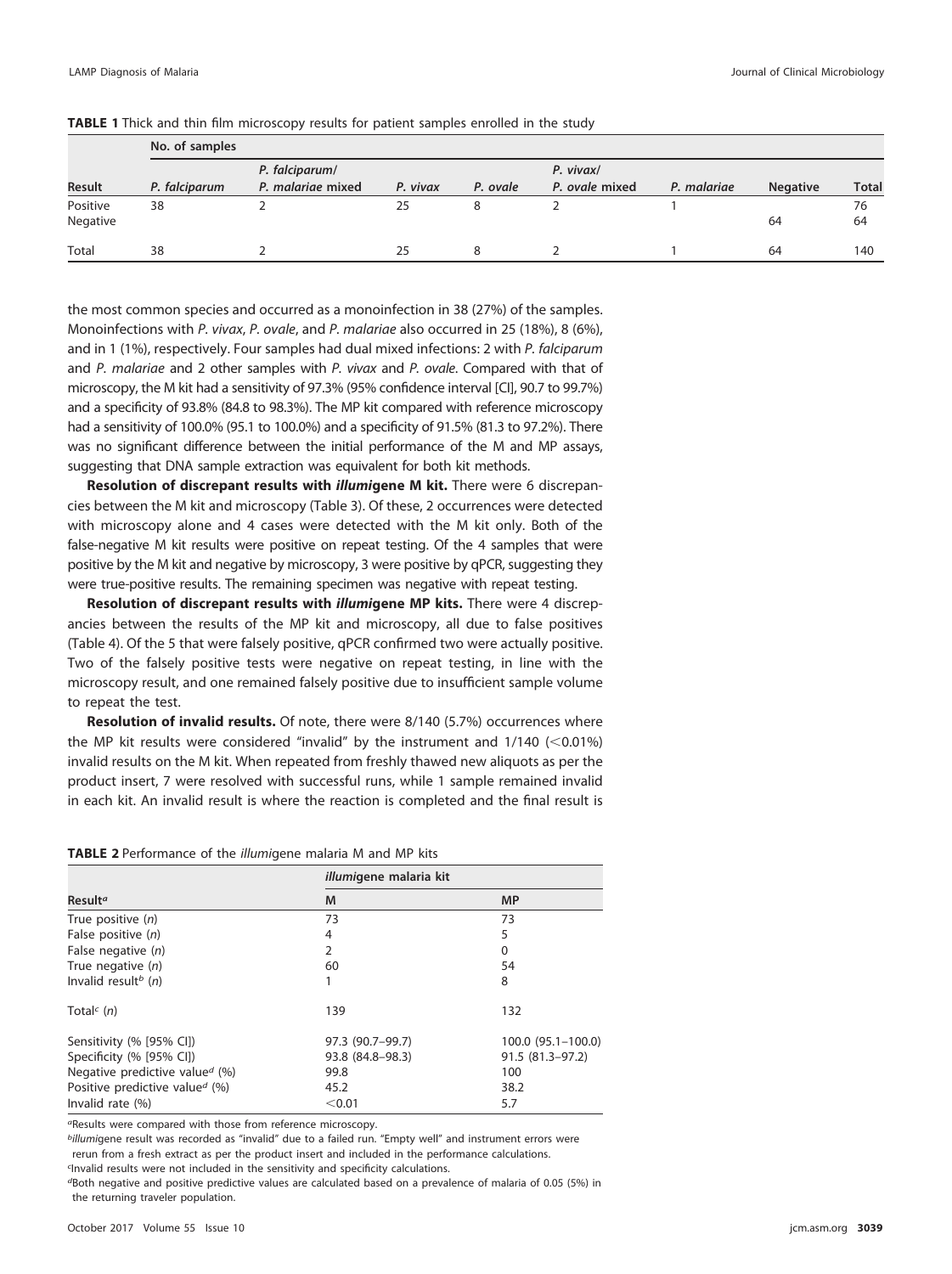<span id="page-3-0"></span>

| TABLE 3 Discrepant resolution by repeating illumigene M test or in-house qPCR to detect |  |  |  |  |
|-----------------------------------------------------------------------------------------|--|--|--|--|
| Plasmodium spp.                                                                         |  |  |  |  |

|                       | Result <sup>b</sup>            |            |                                 |                     |         |  |  |  |  |
|-----------------------|--------------------------------|------------|---------------------------------|---------------------|---------|--|--|--|--|
|                       |                                |            | <i>illumi</i> gene malaria test |                     |         |  |  |  |  |
| Study ID <sup>a</sup> | <b>Microscopy</b>              | Original   | Repeat                          | In-house gPCR       | Final   |  |  |  |  |
| N <sub>02</sub>       | P. vivax/P. ovale <sup>c</sup> | <b>NEG</b> | <b>POS</b>                      | POS (P. ovale)      | TP      |  |  |  |  |
| N <sub>17</sub>       | P. vivax                       | <b>NEG</b> | <b>POS</b>                      | POS (P. vivax)      | TP      |  |  |  |  |
| N93                   | NEG.                           | <b>POS</b> | Not done <sup>d</sup>           | POS (P. falciparum) | TP      |  |  |  |  |
| N <sub>55</sub>       | NEG.                           | <b>POS</b> | <b>NEG</b>                      | NEG                 | TN      |  |  |  |  |
| S32                   | NEG.                           | <b>POS</b> | Not done <sup>d</sup>           | POS (P. falciparum) | TP      |  |  |  |  |
| S <sub>62</sub>       | NEG.                           | <b>POS</b> | Not done <sup>d</sup>           | POS (P. falciparum) | TP      |  |  |  |  |
| N119                  | P. ovale                       | Invalid    | Invalid                         | POS (P. ovale)      | Invalid |  |  |  |  |

<sup>a</sup>ID, identifier.

bNEG, negative; POS, positive; TP, true positive; TN, true negative.

cP. vivax/P. ovale implies the microscopist was unable to distinguish the two species and gave a slash call result.

dillumigene test was not repeated if the real-time qPCR agreed with original M kit result.

"invalid." Both types of invalid results were resolved after repeat testing from a freshly thawed specimen with particular attention to sample mixing. The invalid rate was reduced to 1 in 140 ( $<$  0.01%) samples with both kits. Invalid results were not included in the initial sensitivity and specificity calculations.

**Cost analysis.** A detailed cost analysis [\(Table 5\)](#page-4-0) was performed to evaluate the impact of a revised malaria testing algorithm [\(Fig. 1\)](#page-4-1). The current algorithm relies on both thin and thick film microscopy coupled with RDT (BinaxNOW malaria test) to evaluate EDTA blood submitted for malaria testing with repeat microscopy on negatives. The RDT serves as an adjunct to confirm microscopic results. This algorithm is typical in the setting where malaria is not endemic. Costs were attributed to medical laboratory assistant and technologist times for preparing and reading smears and performing RDTs and to consumables and kits. The costs were based on current labor charges and benefits in our setting for 2017. The kit and consumable costs were based on approximate prices. The major finding is that by reducing the need for repeat microscopy on negative initial results (3 times every 6 to 8 h), labor costs are reduced

|                       | Result <sup>b</sup> |            |                                    |                       |              |  |  |  |  |
|-----------------------|---------------------|------------|------------------------------------|-----------------------|--------------|--|--|--|--|
|                       |                     | test       | <i>illumi</i> gene malaria Plus    |                       |              |  |  |  |  |
| Study ID <sup>a</sup> | <b>Microscopy</b>   | Original   | Repeat                             | In-house qPCR         | <b>Final</b> |  |  |  |  |
| N118                  | <b>NEG</b>          | <b>POS</b> | Not done <sup>e</sup>              | <b>NEG</b>            | FP           |  |  |  |  |
| N <sub>55</sub>       | <b>NEG</b>          | POS        | NEG                                | <b>NEG</b>            | ΤN           |  |  |  |  |
| N34                   | <b>NEG</b>          | <b>POS</b> | NEG                                | <b>NEG</b>            | TN           |  |  |  |  |
| S32                   | <b>NEG</b>          | POS        | Not done <sup><math>c</math></sup> | POS (P. falciparum)   | TP           |  |  |  |  |
| S62                   | <b>NEG</b>          | POS        | Not done <sup><math>c</math></sup> | POS (P. falciparum)   | TP           |  |  |  |  |
| N <sub>17</sub>       | P. vivax            | Invalid    | POS                                | Not done <sup>d</sup> | ТP           |  |  |  |  |
| N <sub>23</sub>       | P. vivax            | Invalid    | POS                                | Not done <sup>d</sup> | ТP           |  |  |  |  |
| N <sub>57</sub>       | <b>NEG</b>          | Invalid    | <b>NEG</b>                         | Not done <sup>d</sup> | ΤN           |  |  |  |  |
| N <sub>59</sub>       | <b>NEG</b>          | Invalid    | <b>NEG</b>                         | Not done <sup>d</sup> | ΤN           |  |  |  |  |
| N75                   | <b>NEG</b>          | Invalid    | <b>NEG</b>                         | Not done <sup>d</sup> | <b>TN</b>    |  |  |  |  |
| <b>N80</b>            | <b>NEG</b>          | Invalid    | Invalid                            | <b>NEG</b>            | Invalid      |  |  |  |  |
| N93                   | <b>NEG</b>          | Invalid    | POS                                | POS (P. falciparum)   | ТP           |  |  |  |  |
| S82                   | P. ovale            | Invalid    | POS                                | Not done <sup>d</sup> | ТP           |  |  |  |  |

<span id="page-3-1"></span>**TABLE 4** Discrepant resolution by repeating illumigene MP test and in-house qPCR to detect Plasmodium spp.

aID, identifier.

bNEG, negative; POS, positive; TP, true positive; FP, false positive; TN, true negative. c illumigene test not repeated if real-time PCR agreed with original MP kit result. dqPCR was not done if illumigene MP repeat result was concordant with microscopy. eInsufficient sample volume to repeat test.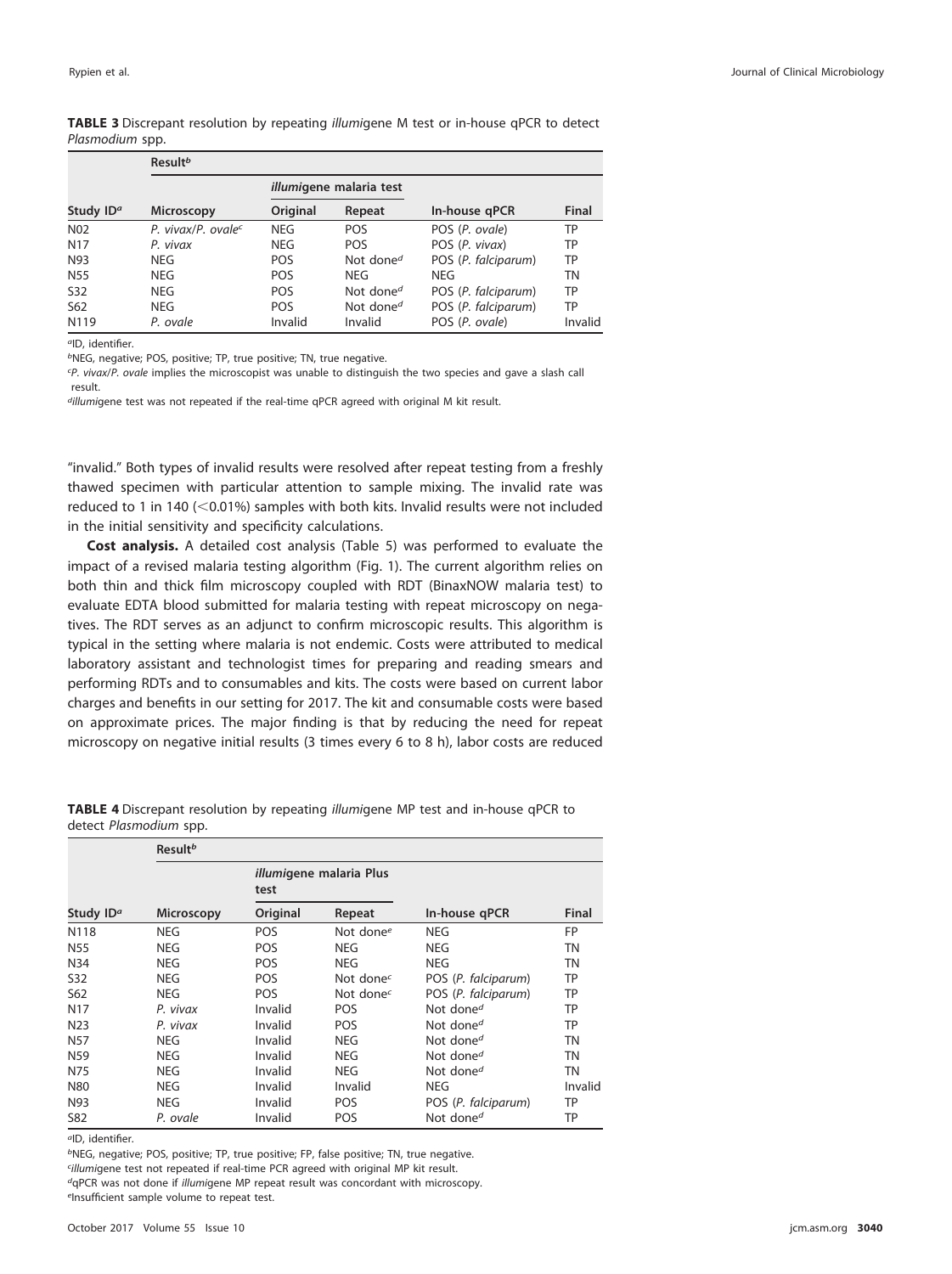<span id="page-4-0"></span>**TABLE 5** Cost analysis performed on current malaria testing algorithm at our institution compared to a proposed workflow where LAMP is conducted as the initial screen $a$ 

|                                                                                                                               |                     |                |                | Cost (US\$)      |           |                |            |
|-------------------------------------------------------------------------------------------------------------------------------|---------------------|----------------|----------------|------------------|-----------|----------------|------------|
|                                                                                                                               | No. of<br>specimens |                |                | Yearly           |           | Per            |            |
| Malaria testing algorithm                                                                                                     | per year            | <b>MLA FTE</b> | <b>MLT FTE</b> | <b>Materials</b> | Labor     | <b>Total</b>   | specimen   |
| Current                                                                                                                       |                     |                |                |                  |           |                |            |
| Malaria thick and thick film microscopy<br>and RDT to screen, repeat thick and<br>thin film microscopy on negatives           | 1,776               | 0.03           | 0.98           | 12,497.06        | 82,531.76 | 95,029.06      | 53.51      |
| Proposed <sup>b</sup>                                                                                                         |                     |                |                |                  |           |                |            |
| LAMP to screen and report negatives<br>as final, work-up for positives only<br>with RDT and thick and thin film<br>microscopy | 1,440               | 0.02           | 0.24           | 35,947.06        | 22,118.82 | 58,065.88      | 40.32      |
| Cost/FTE differential                                                                                                         | 336<br>◡            | 0.01<br>◡      | 0.74<br>⇊      | 23,450.00<br>⇈   | 60,412.94 | 36,963.18<br>⇊ | 13.19<br>∿ |

aAll values are in US dollars as of April 2017. Yearly costs are based on 2017 estimates for labor and materials. MLA, medical laboratory assistant; MLT, medical laboratory technologist; FTE, full-time equivalent; RDT, rapid diagnostic test (BinaxNOW malaria test);  $\downarrow$ , decreased costs;  $\uparrow$ , increased costs. Assumptions made include 4 thick and thick films made per patient and 3 microscopy repeat tests performed per patient when negative. Testing from patients with an initial positive microscopy was also repeated until parasitemia cleared. A positivity rate of less than 5% is assumed. bSee [Fig. 1](#page-4-1) for proposed workflow.

dramatically. Therefore, overall, in spite of an increase in material costs with the LAMP algorithm, a per-patient cost savings of US\$13.19 is obtained.

## **DISCUSSION**

We have conducted the first diagnostic study in North America with illumigene Malaria—a commercially available LAMP-based malaria test— on returning travelers. LAMP-based methods for the detection of malaria have been available on a researchuse-only basis for over a decade [\(28\)](#page-8-9). Results from studies performed both in settings



<span id="page-4-1"></span>**FIG 1** A proposed algorithm for malaria testing using loop-mediated amplification (LAMP) technology as a screen is presented. In the new algorithm, no repeat testing is required to rule out malaria due to the excellent sensitivity. A microbiologist consultation is recommended when LAMP results are positive and results for other tests are negative. Positives require confirmation for species and parasitemia using traditional methods. In a setting where malaria is not endemic, positives are rare and thus a cost-savings is projected due to the reduced labor associated with making thick and thin peripheral blood films. Validation of this proposed algorithm would require a prospective trial design.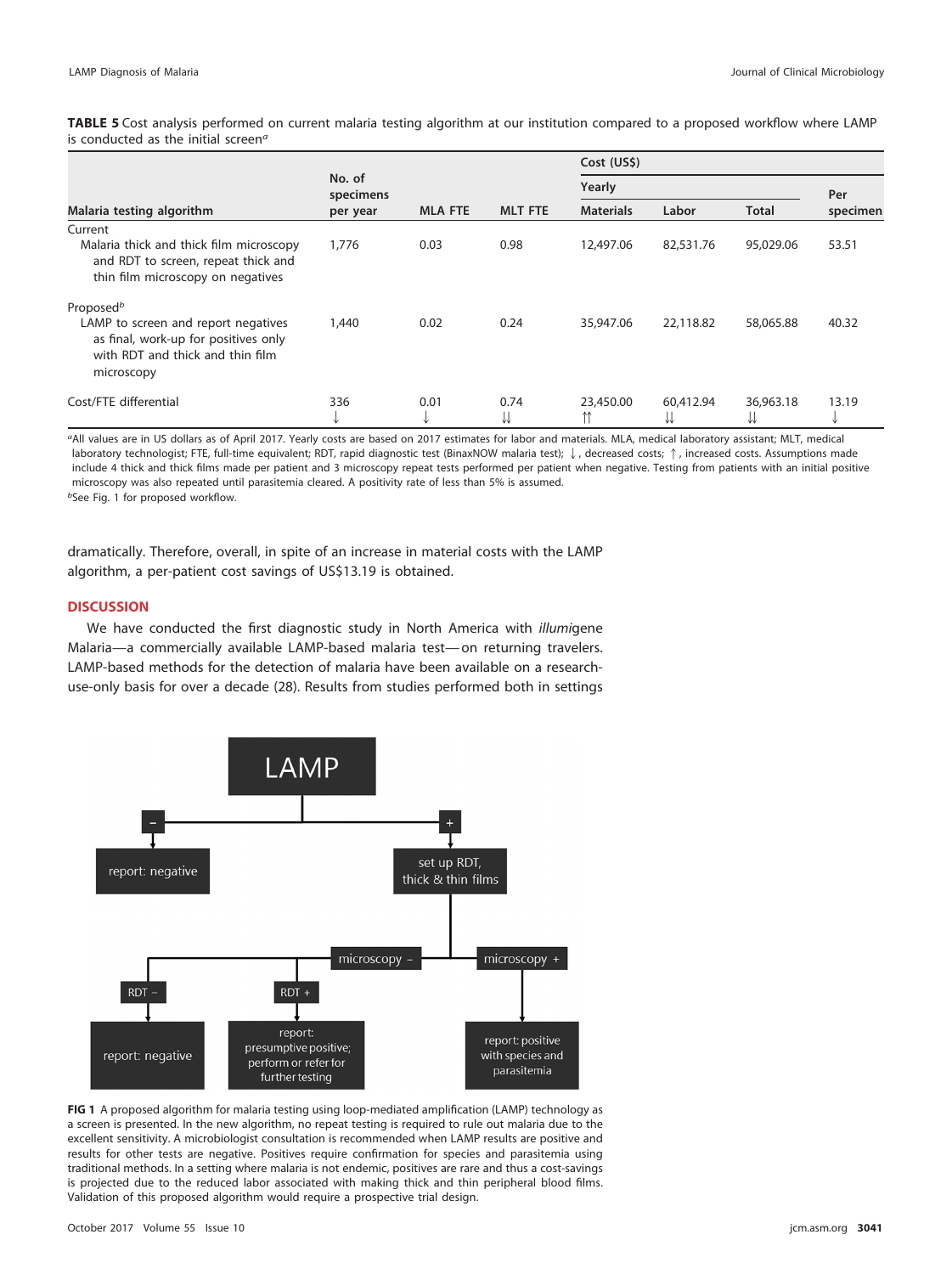where malaria is endemic and where it is not endemic have suggested that LAMP is more sensitive than rapid diagnostic tests (RDTs) such as the BinaxNOW malaria test, especially for the non-falciparum species [\(13,](#page-8-10) [17,](#page-8-11) [30,](#page-8-12) [35\)](#page-8-13). LAMP appears to perform on an equal footing with other molecular techniques such as nested PCR [\(35\)](#page-8-13). LAMP may be especially useful for the screening of low-level parasitemia due to its analytical sensitivity [\(17\)](#page-8-11). LAMP has the distinct advantage of relying on a strand-displacing enzyme that performs at a single temperature (usually 62°C to 65°C), tolerates lessstringent nucleic acid extraction methods, and can be detected with simple turbidity measurements [\(25\)](#page-8-3). At least two LAMP kits are now commercially available for malaria diagnosis, the Loopamp malaria "Pan/Pf" detection kit (Eiken Chemical Co. Japan) and the illumigene malaria assay tested here, both targeting mitochondrial DNA of Plasmodium spp. for genus-level identification. Of note, the Loopamp malaria Pan/Pf detection kit can distinguish P. falciparum (using 18S rRNA) from other species, whereas the illumigene malaria test cannot, and has demonstrated excellent sensitivity in published studies [\(13,](#page-8-10) [30,](#page-8-12) [34\)](#page-8-8). Identifying P. falciparum is clinically useful because of this organism's high pathogenic potential. Both kits rely on lyophilized reagents that enable these assays to be performed without the refrigeration of reagents, a major advantage in areas where malaria is endemic. The illumigene assay comes in two versions: the M kit, which relies on simple lysis filtration for extraction, and the MP kit, which has an extra gravity-flow column. Neither format requires centrifugation or thermal treatment, which again is a major advantage in situations where sophisticated equipment is a barrier. The only published study to date of the illumigene malaria assay is by Lucchi and colleagues [\(34\)](#page-8-8), who demonstrated a sensitivity of 97.2% for both extraction methods and a specificity of 87.7% with the simplified extraction (M kit) and a specificity of 93.8% for the MP kit in comparison to a PCR gold standard. The work was performed in a clinical laboratory in Senegal (a resource-limited setting in Africa where malaria is endemic). Their study also showed no difference in performance between banked retrospective specimens and fresh specimens when using the illumigene malaria assay.

Our study was performed in a clinical laboratory in North America using fresh-frozen specimens from returning travelers. All species except P. knowlesi are represented in our sample set. Our results demonstrate that excellent sensitivity was achieved by both simplified (M, 97.3%) and gravity-flow (MP, 100%) extraction kits in comparison to that of reference microscopy. A high invalid rate of 5.7% was observed with the MP kit. The reasons for this are unclear, but we speculate this may have to do with the resin beds and filters that may be disturbed during transportation, affecting performance and/or the amount of heme present in the thawed sample used here. We noted that many of our frozen specimens had considerable erythrocyte lysis. A prospective study using fresh specimens may shed light on this issue. Repeat testing with the same assay lot and instrument resolved 7 of 8 MP kit invalid results and gave the correct identification in relation to that from qPCR, which suggests the technologist's level of training may also play a factor.

Both M (99.8%) and MP (100%) kits achieved excellent negative predictive values, assuming a 5% prevalence in returning febrile travelers. False positives were noted with both M and MP kits in comparison to that with microscopy, even after discrepant analysis with qPCR. While contamination has been suggested to be a significant risk with LAMP technology, this was not observed in our study with strict adherence to decontamination and a one-way flow format, where closed-tube reaction products are discarded in a location different from where the extraction takes place [\(15\)](#page-8-14). The assay is simple to perform and can be completed in 60 min. By comparison, the malaria RDTs used in our laboratory (BinaxNOW malaria test; Alere, Waltham, MA) can be completed in 25 min. The excellent sensitivity and negative predictive value in a setting of low prevalence and the ease of performance suggest that this test may be best used as a screen for malaria. Positives would require further confirmation with microscopy given the lower positive predictive value and inability to determine the identity to the species level or to quantify infections. Our previous study demonstrated that LAMP method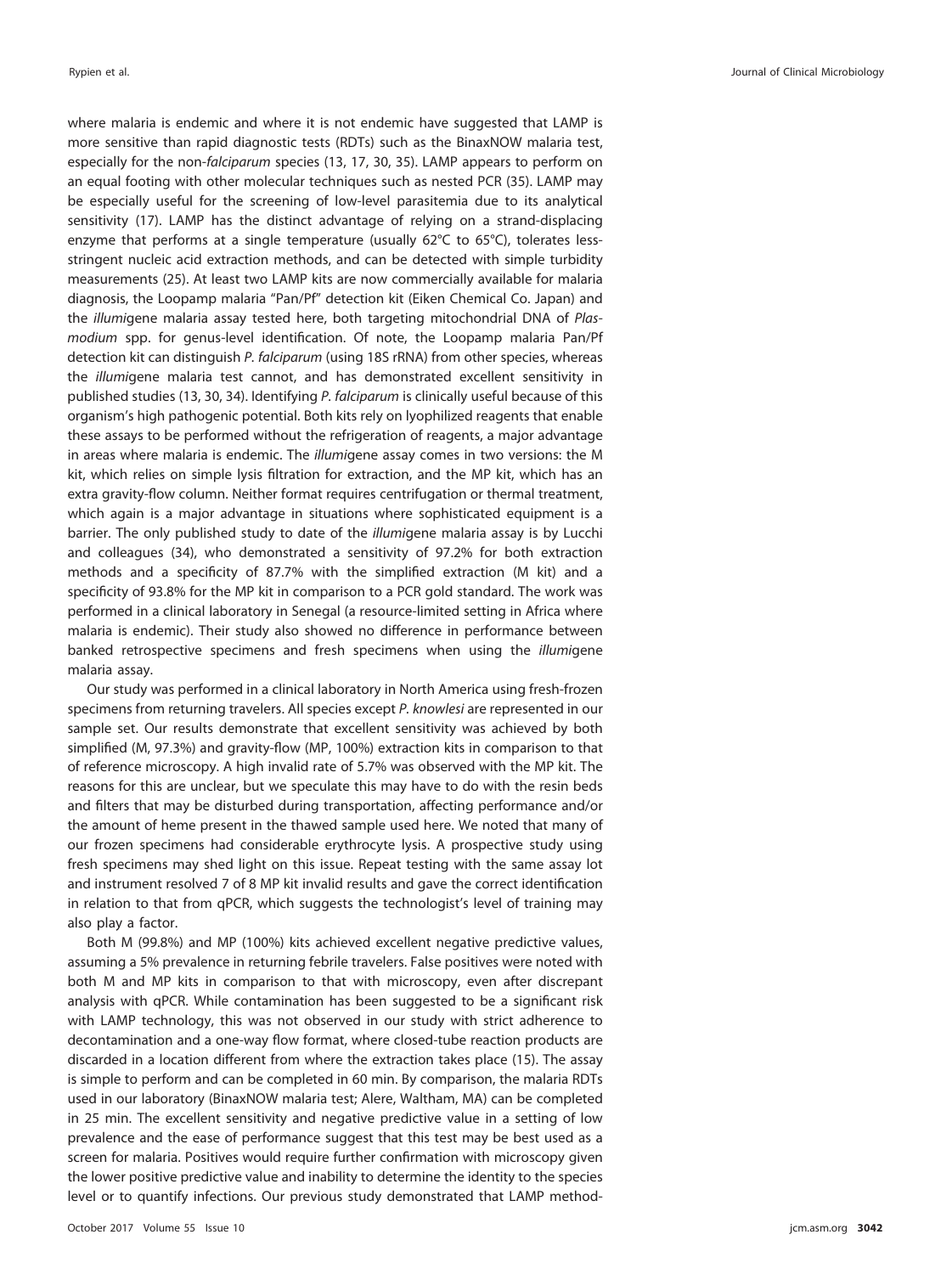ology is superior to that of RDTs, especially in terms of sensitivity—RDT sensitivity was on the order of 70% for non-falciparum species and 90% for P. falciparum in a similar archived sample set [\(35\)](#page-8-13). RDTs rely on antigens which vary between species and thus affect test performance. Deletions in key genes encoding diagnostic antigens are a growing concern [\(12\)](#page-8-0).

Limitations of this study include the retrospective nature of the design. Discrepant resolution was performed only on a subset of specimens using qPCR, which may introduce bias. Frozen samples may not perform in the same way as fresh samples, although our in-house experiments suggest no loss in signal after four freeze-thaw cycles with both kits, even at a parasitemia of  $<$  0.1%. Other limitations include not having evaluated the impact of "empty well" errors, instrument errors, and invalid results in real time. Delays due to repeat testing could be significant, as physicians expect a rapid turnaround  $\langle$  < 2 h) for this critical test. Furthermore, we did not have P. knowlesi specimens to test in our bank. Determinations of whether an infection results from pathogens at a specific sexual stage (gametocytes) cannot be made with the assay evaluated here. Therefore, microscopy is still required. Infections with gametocytes only do not require treatment and often reflect previous antimalarial therapy.

For LAMP, the major outstanding question is whether a negative result with LAMP implies no further testing is required. Lucchi and colleagues obtained a limit of detection of 2 parasites/µl with the *illumi*gene malaria assay, which is far superior to those of microscopy and RDT and is in keeping with other reports on LAMP technology [\(22,](#page-8-4) [27](#page-8-15)[–](#page-8-16)[32,](#page-8-6) [34,](#page-8-8) [41\)](#page-8-17). In our setting, a highly sensitive screen, excellent LOD, and ease of use would mean no repeat testing is required and no peripheral blood film examination is required on over 95% of our specimens, based on current positivity rates. Our current algorithm for malaria testing relies on 4 thick and thin slides being made together with a rapid diagnostic (BinaxNOW malaria) test for testing. The RDT result is released as a preliminary result until thin and thick films are read for final confirmation of species and parasitemia. Initial negatives are repeated every 6 to 8 h on average 3 times to ensure no parasites are seen, as per CDC recommendations [\(36\)](#page-8-18). While this is prudent given the limitations of microscopy, this adds a significant labor cost.

Given the significant gain in analytical sensitivity over RDTs and microscopy reported in the literature, we proposed an alternative algorithm for malaria screening in a setting where malaria is not endemic [\(Fig. 1\)](#page-4-1). In a four-year review conducted in our jurisdiction, a sensitivity of 90.4% (150/166) for the detection of P. falciparum was achieved using our current algorithm (microscopy and RDT) compared with that from qPCR [\(8\)](#page-7-7). This poses a significant mortality risk given the risk of fulminant disease with this species. The LAMP approach we propose, with its ease of sample preparation, rapid result (60 min), and improved negative predictive value compared with that from traditional RDTs, would be used as a screen and reported as a final result if it is negative and a preliminary genus-level result if it is positive. Presumptive positives  $(<$ 5% of samples in most settings where malaria is not endemic) would then be confirmed with thin and thick film microscopy for determination of species and parasitemia. A rapid diagnostic test can also be used on positives if microscopy expertise is not present to distinguish P. falciparum from other species. If the revised algorithm were to be implemented, this would amount to a significant cost savings of US\$13.19 per malaria test in the setting where malaria is not endemic. A prospective trial in this regard would be of great value in cementing the utility of this approach, resolving the issue of repeat testing and obtaining regulatory approval for use of this assay in North America.

## **MATERIALS AND METHODS**

**Patient population and sample collection.** Calgary Laboratory Services (CLS) collected samples and performed all of the described malaria testing. CLS is a large centralized microbiology laboratory service covering 1.3 million people. All of the previously archived stored study samples ( $n = 140$  blood samples) were collected between 2003 and 2014 from individual returning travelers presenting in our health care region with acute febrile symptoms soon after being in a region where malaria is endemic. Specimens were stored at  $-80^{\circ}$ C. The demographic details and countries visited by our catchment population have been described previously [\(37\)](#page-8-19). In brief, the majority of patients were in the 20 to 44 years age group and were visiting friends and relatives, with the majority of P. falciparum cases imported from sub-Saharan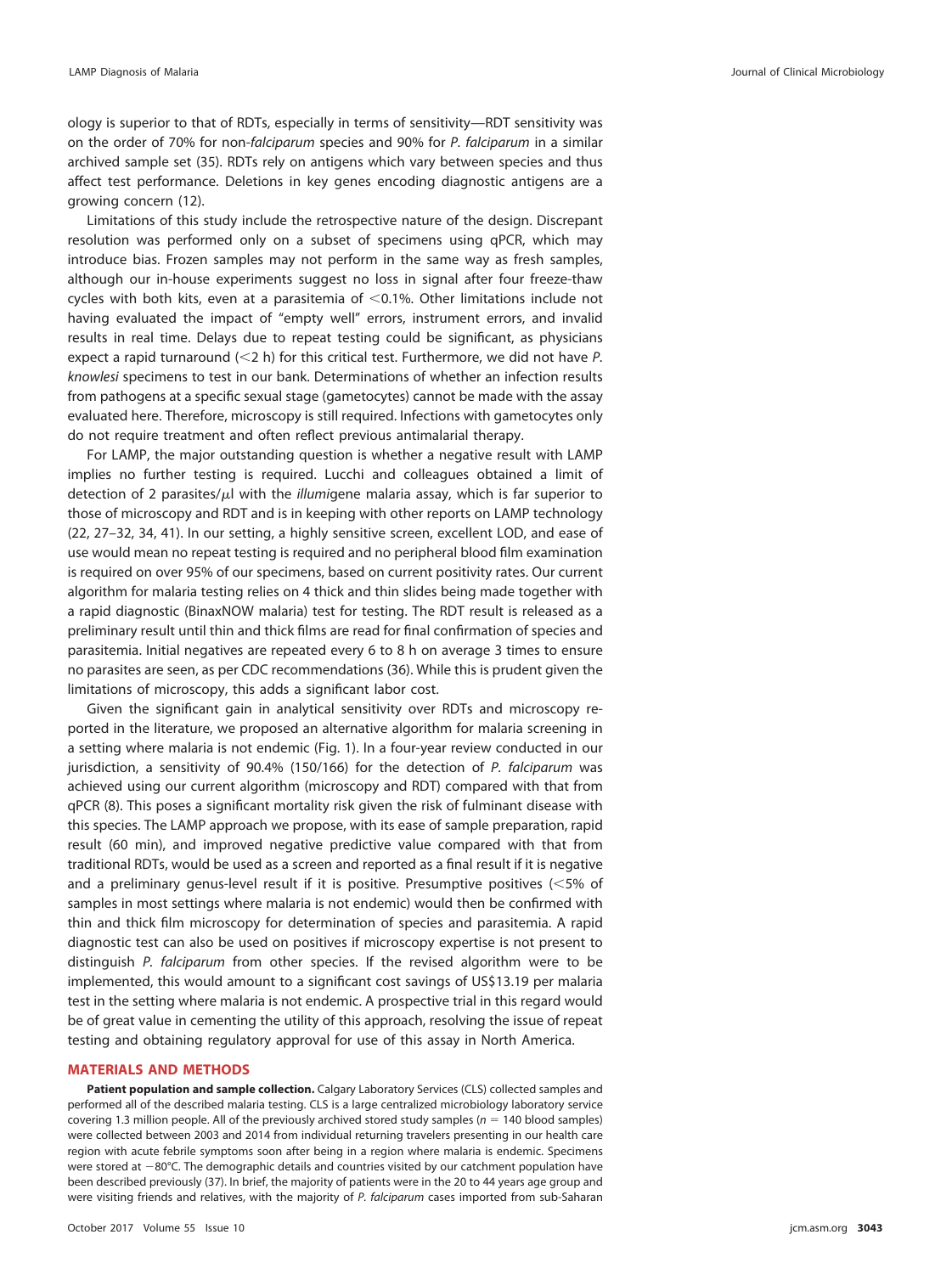Africa and P. vivax cases from the Indian subcontinent. [Table 1](#page-2-0) summarizes the malaria species present in this sample set. P. falciparum and P. vivax are the predominant species, followed by P. ovale and P. malariae. The relative contribution of each species is typical of most North American laboratories. No P. knowlesi was present in the sample set, although the assay is designed to detect this fifth species. Blood aliquot samples were stored in cryovials at  $-80^{\circ}$ C until being enrolled into this study.

**Microscopy and** *illumi***gene malaria assay.** Microscopy was performed using standard Giemsastained thick and thin peripheral films at the time of initial diagnosis [\(38\)](#page-8-20). Aliquots of freshly thawed venous EDTA whole blood were tested with the illumigene malaria (M) and illumigene malaria PLUS (MP) (Meridian Bioscience, Cincinnati, OH) assays, which are CE marked and Health Canada-approved for diagnostic use. Both LAMP assays use different proprietary centrifugation-free techniques for DNA extraction that are included as part of their kit: either a simple filtration method (M assay) or a gravity-driven gel filtration column (MP assay). Amplification is carried out using the illumipro-10 incubator/reader that detects the production of magnesium pyrophosphate, which in turn increases the turbidity of the samples. The M/MP LAMP assays detect the presence or absence of Plasmodium spp., but cannot differentiate to the species level. The manufacturer claims increased analytical sensitivity with the MP assay (0.063 P. vivax parasites/ $\mu$ l and 0.25 P. falciparum parasites/ $\mu$ l) versus the M assay (0.125 P. vivax parasites/ $\mu$ l and 2 P. falciparum parasites/ $\mu$ l). The product insert reports a sensitivity of 100% (M and MP kits) and specificities of 89.3% (M kit) and 82.7% (MP kit) versus microscopy. The assay has only been verified on purified genomic DNA of P. knowlesi. M and MP LAMP assays were run in parallel on single blood samples strictly according to the manufacturer's instructions. According to the manufacturer's product insert, if the illumipro-10 has an "empty well" error on the instrument panel prior to amplification, an "invalid" result reported after the amplification, or "instrument error" result, then the specimen should be reextracted from the beginning and rerun.

**Resolution of discrepancies.** Discrepant tests occurred when the initial results of microscopy and either the M/MP LAMP assay results were different. If an invalid, empty well, or instrument error occurred, repeat M/MP LAMP assays were performed using another frozen aliquot of the patient's blood sample. A fully validated in-house real-time PCR (qPCR) method was subsequently used to verify discrepant results that were not resolved by repeat LAMP testing [\(9,](#page-7-8) [39\)](#page-8-21). The qPCR assay has a sensitivity and specificity of 100% in monoinfections [\(27\)](#page-8-15). Primers and probes target the 18S rRNA gene and comprise a genus-specific target coupled with a species-specific target which enables identification to the species level [\(27\)](#page-8-15). The assay has been further optimized for the detection of P. ovale and P. malariae as described previously [\(40\)](#page-8-22).

**Cost analysis.** A cost comparison was performed for our current testing algorithm, which includes microscopy and rapid diagnostic tests (BinaxNOW malaria test), with a proposed algorithm with LAMP as the screening test [\(Fig. 1\)](#page-4-1). The assumption made is that LAMP with its negative predictive value approaching 100% would permit a final negative result to be reported. Only positives would require further work-up by microscopy for identification to the species level and quantitative parasitemia. In our current algorithm, negative initial microscopy results are repeated every 6 to 8 h up to a maximum of 3 times as per CDC recommendations [\(36\)](#page-8-18).

**Statistical analysis.** Data were entered into Microsoft Excel (Microsoft Professional Office 2010; Microsoft, Seattle, WA), and diagnostic test performance was determined by standard statistical methods executed using SISA online statistical software [\(http://www.quantitativeskills.com/sisa/\)](http://www.quantitativeskills.com/sisa/).

### **ACKNOWLEDGMENTS**

Kits for this study were kindly provided by Somagen Canada. We also thank Gisele Peirano and Abu Naser Mohon who assisted with sample collection.

The study was partly funded by Calgary Laboratory Services, Calgary, Canada.

## <span id="page-7-0"></span>**REFERENCES**

- <span id="page-7-1"></span>1. World Health Organization. Malaria. World Health Organization, Geneva, Switzerland. [http://www.who.int/malaria/en/.](http://www.who.int/malaria/en/) Accessed 6 August 2017.
- 2. Boggild AK, Geduld J, Libman M, Yansouni CP, McCarthy AE, Hajek J, Ghesquiere W, Vincelette J, Kuhn S, Freedman DO, Kain KC. 2016. Malaria in travellers returning or migrating to Canada: surveillance report from CanTravNet surveillance data, 2004 –2014. CMAJ Open 4:E352–E358. [https://doi.org/10.9778/cmajo.20150115.](https://doi.org/10.9778/cmajo.20150115)
- <span id="page-7-3"></span><span id="page-7-2"></span>3. Public Health Agency of Canada. About CATMAT. Public Health Agency of Canada, Ottawa, Canada. [http://www.phac-aspc.gc.ca/tmp-pmv/catmat](http://www.phac-aspc.gc.ca/tmp-pmv/catmat-ccmtmv/index-eng.php) [-ccmtmv/index-eng.php.](http://www.phac-aspc.gc.ca/tmp-pmv/catmat-ccmtmv/index-eng.php) Accessed 6 August 2017.
- <span id="page-7-4"></span>4. McCarthy AE, Morgan C, Prematunge C, Geduld J. 2015. Severe malaria in Canada, 2001–2013. Malar J 14:151. [https://doi.org/10.1186/s12936](https://doi.org/10.1186/s12936-015-0638-y) [-015-0638-y.](https://doi.org/10.1186/s12936-015-0638-y)
- <span id="page-7-5"></span>5. Khuu D, Eberhard ML, Bristow BN, Javanbakht M, Ash LR, Shafir SC, Sorvillo FJ. 2017. Malaria-related hospitalizations in the United States, 2000 –2014. Am J Trop Med Hyg 97:213-221. [https://doi.org/10.4269/ajtmh.17-0101.](https://doi.org/10.4269/ajtmh.17-0101)
- 6. Bulletin of the World Health Organization. 1988. Malaria diagnosis: memorandum from a WHO meeting. Bull World Health Organ 66: 575–594.
- <span id="page-7-6"></span>7. World Health Organization. 2000. New perspectives in malaria diagnosis: report of a joint WHO/USAID informal consultation. 25 to 27 October 1999, document no. WHO/CDS/RBM/2000.14;WHO/MAL/2000.1091. World Health Organization, Geneva, Switzerland.
- <span id="page-7-7"></span>8. Shokoples S, Mukhi SN, Scott AN, Yanow SK. 2013. Impact of routine real-time PCR testing of imported malaria over 4 years of implementation in a clinical laboratory. J Clin Microbiol 51:1850 –1854. [https://doi](https://doi.org/10.1128/JCM.00195-13) [.org/10.1128/JCM.00195-13.](https://doi.org/10.1128/JCM.00195-13)
- <span id="page-7-8"></span>9. Khairnar K, Martin D, Lau R, Ralevski F, Pillai DR. 2009. Multiplex real-time quantitative PCR, microscopy and rapid diagnostic immuno-chromatographic tests for the detection of Plasmodium spp: performance, limit of detection analysis and quality assurance. Malar J 8:284. [https://doi.org/10](https://doi.org/10.1186/1475-2875-8-284) [.1186/1475-2875-8-284.](https://doi.org/10.1186/1475-2875-8-284)
- 10. Snounou G, Viriyakosol S, Zhu XP, Jarra W, Pinheiro L, do Rosario VE, Thaithong S, Brown KN. 1993. High sensitivity of detection of human malaria parasites by the use of nested polymerase chain reaction. Mol Biochem Parasitol 61:315–320. [https://doi.org/10.1016/0166-6851\(93\)](https://doi.org/10.1016/0166-6851(93)90077-B) [90077-B.](https://doi.org/10.1016/0166-6851(93)90077-B)
- <span id="page-7-9"></span>11. Hofmann N, Mwingira F, Shekalaghe S, Robinson LJ, Mueller I, Felger I.